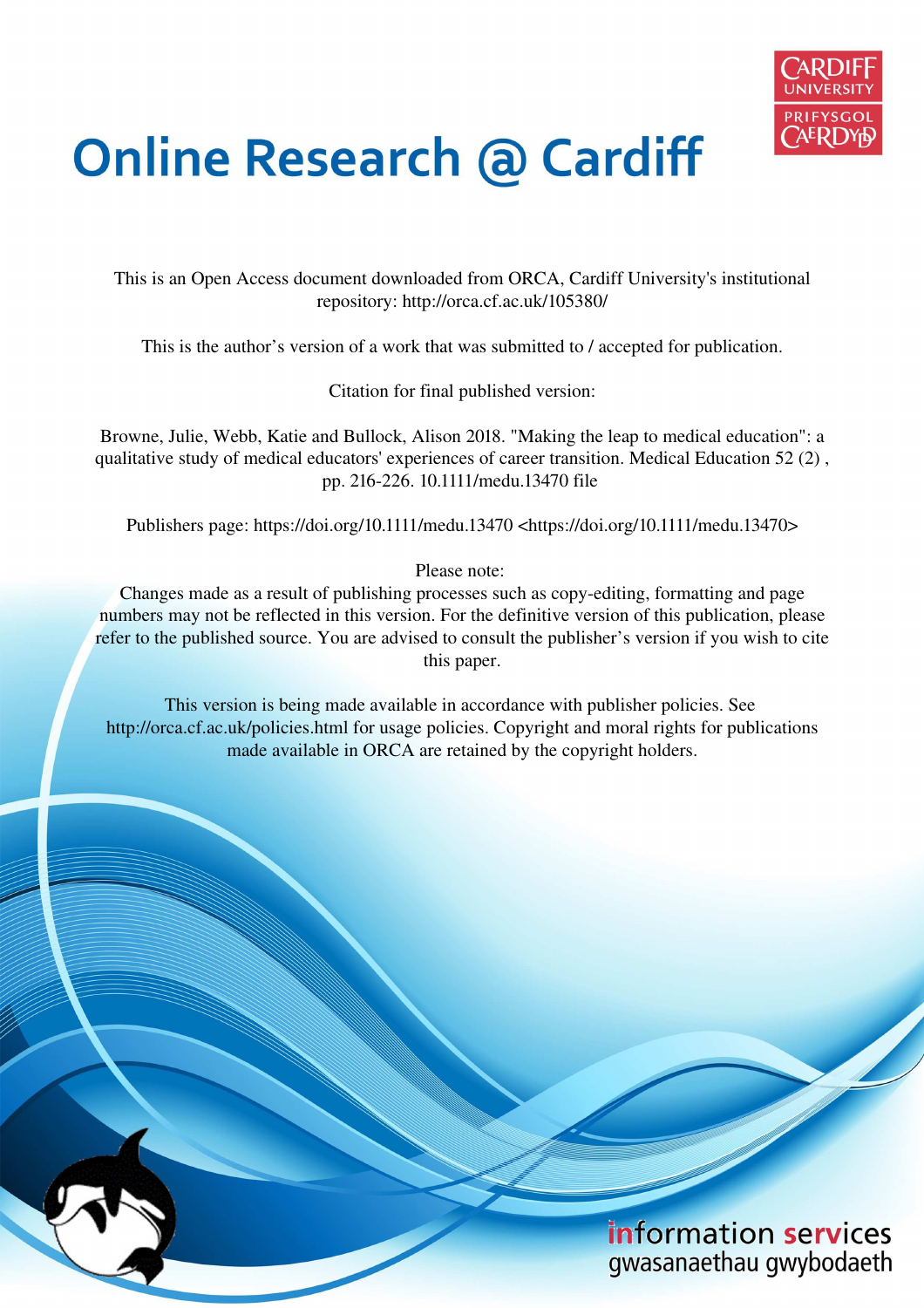"Making the leap to medical education": a qualitative study of medical educators' experiences of career transition

Julie Browne [1], Katie Webb [2], Alison Bullock [2]

[1] Centre for Medical Education, Cardiff University School of Medicine

[2] Cardiff Unit for Research and Evaluation in Medical and Dental Education [CUREMeDE], Cardiff University

Contributors: JB, KW and AB recruited participants and gathered data in accordance with a protocol set out by the Higher Education Academy. KW, JB and AB conducted the focus groups. JB and KW independently analysed the transcripts and all authors collaborated significantly to data interpretation. JB drafted the manuscript with substantial intellectual input from KW and AB; all authors approved the final draft of the paper.

Authorship: The authors affirm that this is original work that has not been published elsewhere. They are entitled to give consent for publication.

Competing interests: The authors declare no competing interests.

Availability of data: The datasets generated and/or analysed during the current study are not publicly available due to the need to preserve participant confidentiality but redacted transcripts are available from the corresponding author on reasonable request.

Acknowledgements: The authors acknowledge the assistance of Paul Yeboah-Afari of the Academy of Medical Educators in recruiting participants for the focus groups.

Corresponding author:

Julie Browne, Centre for Medical Education, Cardiff University School of Medicine, Heath Park, Cardiff CF14 4YS

Email: brownej1@cardiff.ac.uk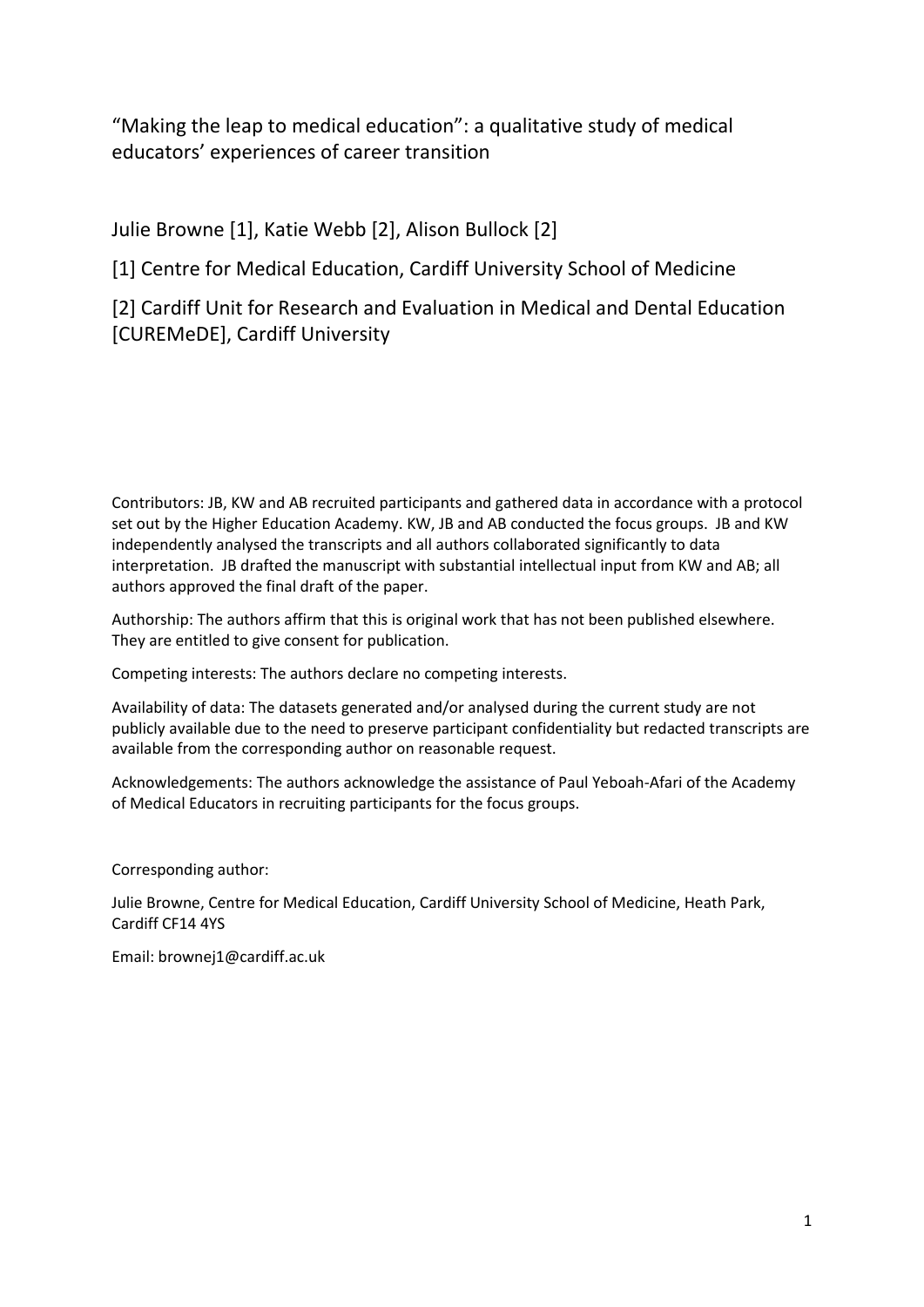# Abstract

#### **Background**

Medical educators often have prior and primary experience in other academic and clinical disciplines. Individuals seeking successful careers in the education of medical students and doctors must, at some point in their development, make a conscious transition into a new identity as a medical educator. This is a necessary move if individuals are to commit to acquiring and maintaining specialist expertise in medical education. Some achieve this transition successfully, while others struggle and may even lose interest and abandon the endeavour. We explored senior educators' experiences of achieving the transition into medical education and their views on what helps and hinders the process.

#### **Methods**

In 2015 we conducted three focus groups with 15 senior medical educators. All focus groups were audio recorded and transcribed verbatim. We applied transition theory to guide our deductive analysis, using Schlossberg's Four S (4S) framework to code and report the participants' self-reported perceptions of those factors relating to Self, Situation, Support and Strategy that had assisted them to make a successful transition to a fully acknowledged medical educator identity. Through inductive analysis, we then identified 17 explanatory sub-themes that were common to all three focus groups.

#### **Results**

Background and circumstances, individual motivation, a sense of control, organisational support, and effective networking and information seeking behaviour were factors identified as contributing to successful transition into, and maintenance of, a strong self-identity as a medical educator.

### **Conclusions**

The experiences of established medical educators, and in particular an exploration of the factors that have facilitated their transition to an acknowledged self-identity as a medical educator could assist in supporting new educators to cope with the changes involved in developing as a medical educator.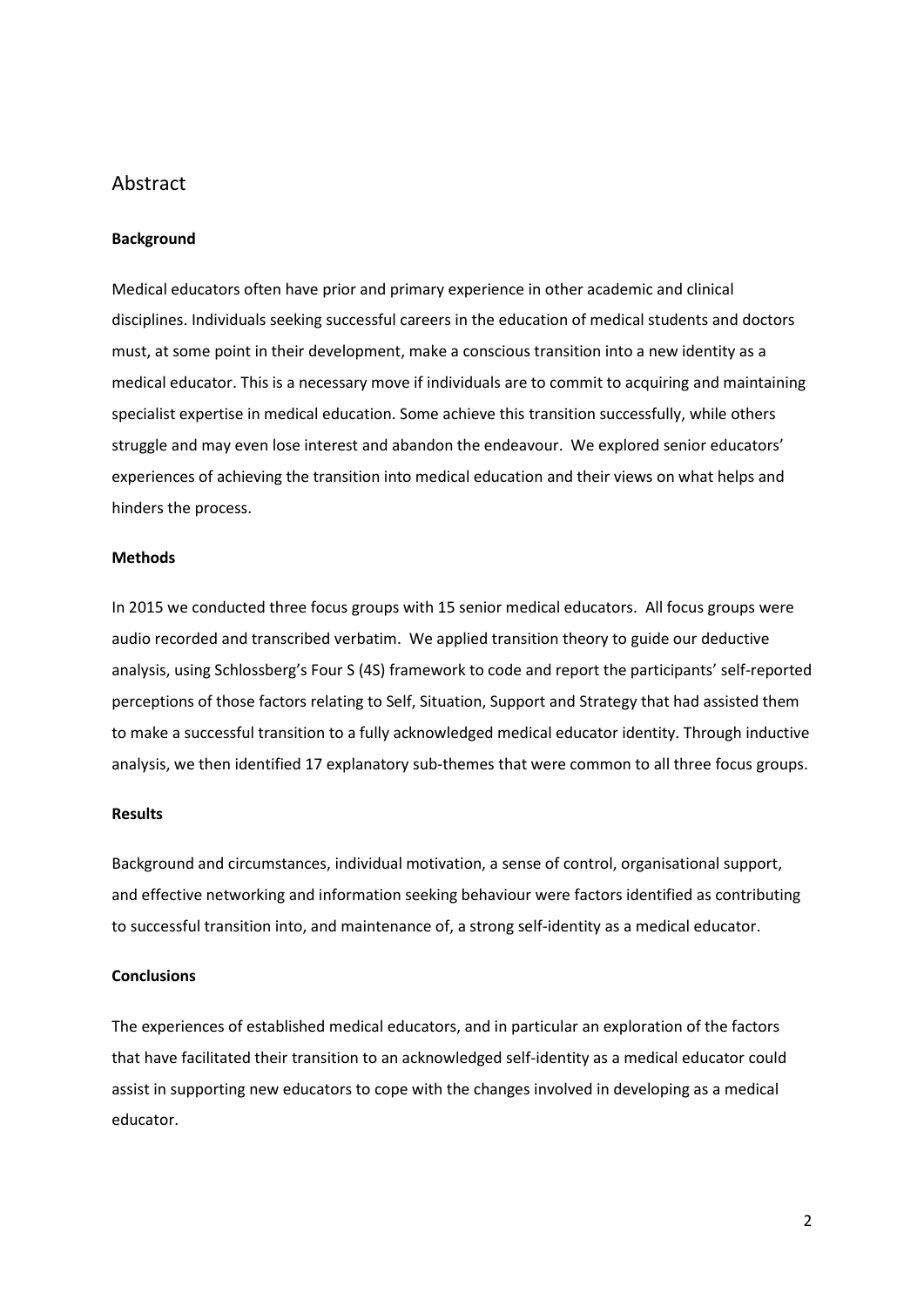# Introduction

This paper aims to identify and explore factors that help or hinder individuals from making the transition into a successful, self-identified medical educator identity.

Medical educators develop their professional identities as part of a continual process of career and role change (1) (P90). Many medical educators, it has been argued, occupy a liminal space between identities (2) and even academic disciplines (3). Consequently some individuals struggle to develop a clear identity as a medical educator and to maintain it in the face of competing career demands and the increasing pace of change within medical education (4, 5). This is a particular challenge in circumstances where the individual views him- or herself primarily as a clinician or researcher (6-8). These primary professional identities almost inevitably take precedence over the educator role, since these are better supported, carry more social capital, and because individuals are likely to have invested more emotionally in acquiring them (5). Both Hu (9) and Sabel (5) suggest that the stress involved in negotiating the changes necessary to acquire what is perceived as an inferior and nebulous identity often deters junior educators from becoming more involved, regardless of programme or organisational support.

Despite these tensions, some medical educators are able to arrive at a point where they are comfortable with both role and identity; i.e. the point where they have transitioned from 'someone who does medical education work' into a self-acknowledged medical educator identity. Our primary research questions explore how this happens and attempt to identify factors that may help or hinder.

Using psycho-social transition theory we conceptualise the process of becoming a medical educator as moving out of one relatively stable state (primary professional identity) through a series of sometimes stressful changes that lead to a transition into another relatively stable state (medical educator identity) (10).

There is a difference between change and transition (11). Change is situational: taking on a new teaching or leadership role, starting a new job, encountering a new group of students or managers, or working within a different appraisal system. Transition, however, is psychological: it concerns the inner alterations that are necessary to enable an individual to incorporate changes into their lives. As Bridges remarks: 'Unless transition happens, the change won't work because it doesn't "take"'  $(11 xii)$ .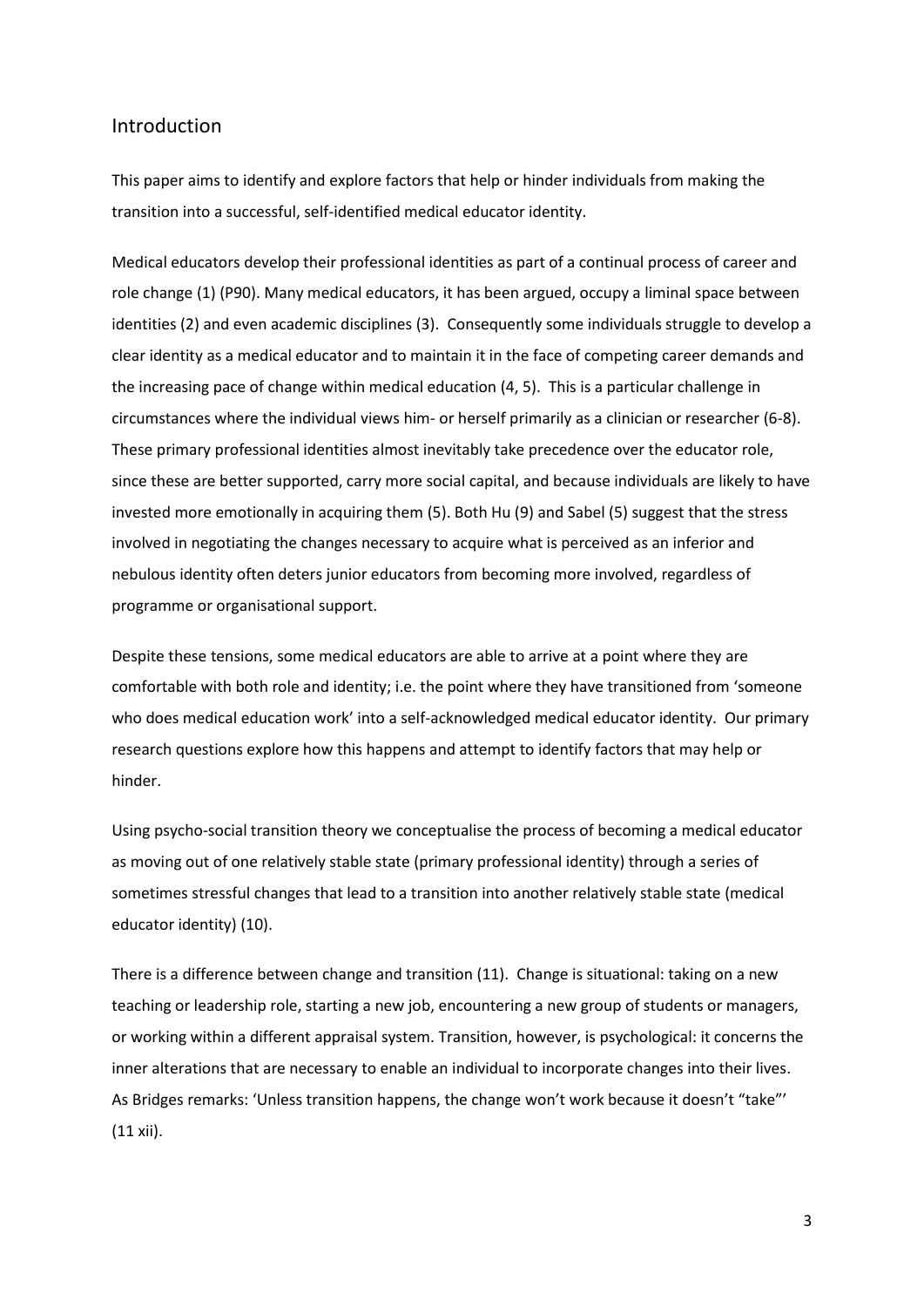An individual's success in negotiating a series of changes is what leads to transition into a selfidentified medical educator role: this, we suggest, is what constitutes the 'leap' to medical education reported by Sabel and colleagues (5). Self-identifying with the educator role is a required transition if individuals are to feel that they are legitimate participants within the medical education community, ready to commit themselves to the difficult task of developing and maintaining specialist expertise in the field (12).

An individual's ability to adapt to a particular change or set of changes is affected by multiple factors, both intrinsic and extrinsic. The individual's response to these factors will vary depending on his or her perceptions of deficits versus resources available to meet them (13). Intrinsic tendencies (such as, for example, openness to experience and conscientiousness) may play a part but previous experience, personal values and ambitions also have an effect. Moreover, adaptation may vary with the timing, nature and circumstances of the change; whether it was imposed or chosen; individual circumstances when the change occurred; and whether the terms on which the change has taken place are understood and accepted. Finally the ability to adjust to change is affected by the support available, and the strategies that the individual is able to adopt (14, 15).

A number of recent studies report the perceptions of individual clinical teachers as they juggle their competing identities; but proffered solutions (for example in terms of developing career opportunities, time for teaching, or professional development schemes) are often at a programmatic or organisational level since this is where the chief stressors appear to be felt (16, 17). However, as Monrouxe argues, "identities are not fixed cognitive schemas; rather, identities are what we do" so it is important to understand what factors, at an individual level, facilitate or impede the 'doing' or performance of medical education (12). We were concerned to explore the factors that may tip the scales in favour of an individual's persistence when faced with change and challenges in medical education.

This paper therefore adds to the literature in two key ways. First, it introduces transition theory as a conceptual model for considering the process of developing self-identity as a medical educator, and secondly it looks at the individual factors that may support or deter an individual's persistence in pursuing a medical educator identity.

# Methods

The authors participated in a large-scale Higher Education Academy (HEA) funded project exploring the information needs of members of professional education bodies. The Academy of Medical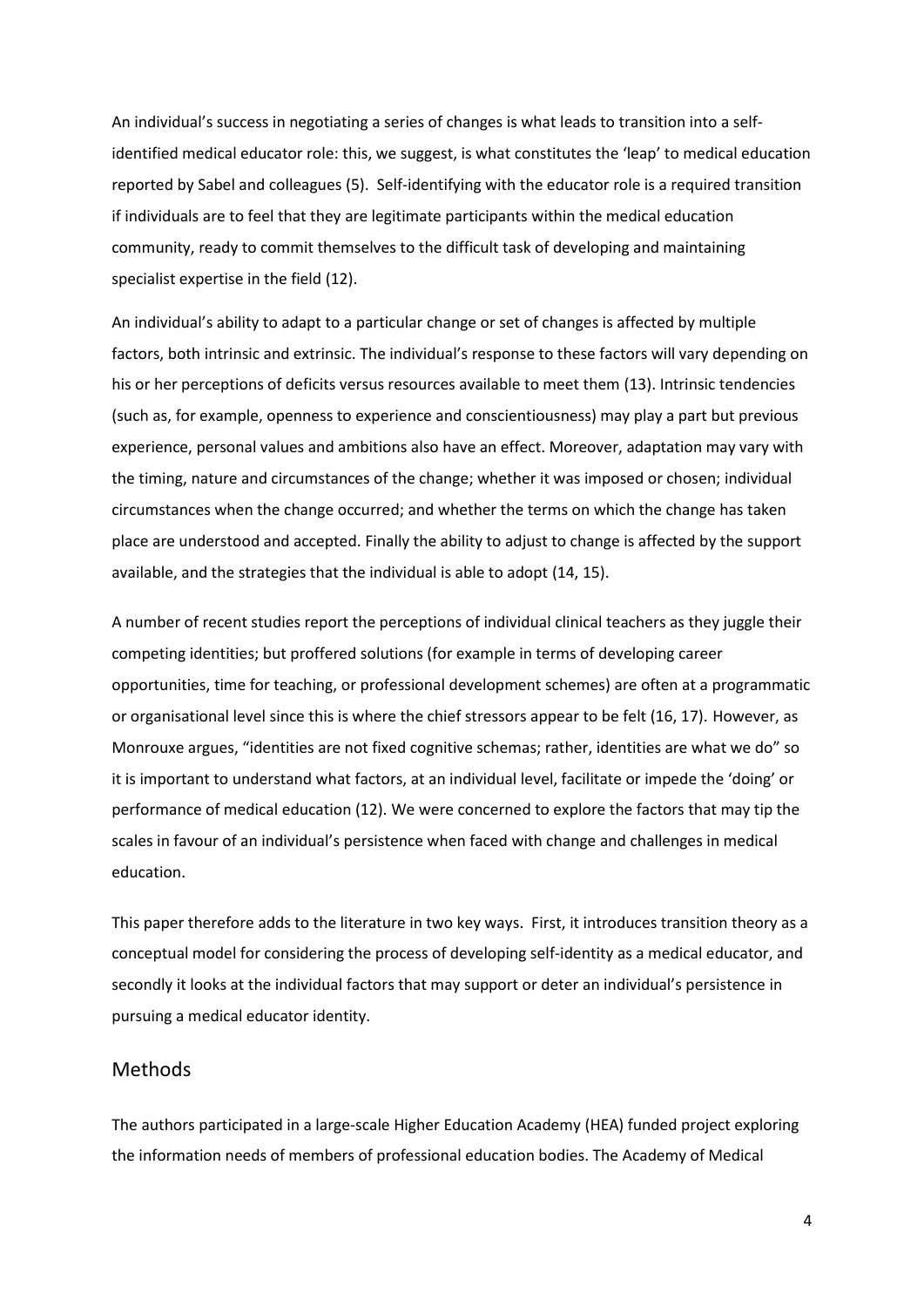Educators (AoME) engaged us to undertake the medical education aspect, and we conducted a study using an online survey and focus groups before submitting a disciplined- focused report (unpublished) that informed the HEA report. The HEA across-discipline report was published in 2015 (18).

We subsequently re-examined the data we collected during three medical education focus groups, which had been conducted with individuals who had experience of transitioning successfully into and maintaining a medical educator identity during a number of career changes.

#### We wanted to know:

- What factors at an individual level had helped or hindered these individuals to make the transition into becoming a successful, self-identified medical educator?; and
- Can we draw any conclusions from this that could help develop individualised support for professionals who are struggling to adjust to the medical educator role and are thus at risk of rejecting a medical educator identity?

#### **Data collection**

Cardiff University's School of Postgraduate Medical and Dental Education Ethics Committee granted full approval for the project on 7 May 2015. Three focus groups were conducted during 2015 with 15 senior UK-based medical educators (six women, nine men; including nine clinicians from diverse medical specialties). Participation was voluntary. All participants were recruited from among AoME Fellows, in a deliberate effort to focus on senior self-identified medical educators. As Fellows, their achievements had been peer reviewed and recognised through AoME's professional recognition scheme at level 2-3 (i.e. senior level) of the AoME *Professional Standards* (19).

The first focus group comprised six assessors for the AoME's professional recognition scheme. The second group consisted of five elected AoME Council Members. The third focus group comprised four individual AoME Fellows, all of whom held senior positions in medical education. KW facilitated group one with JB supporting; JB facilitated group two with JB and AB supporting; AB facilitated group three with KW supporting. The question guide for the focus groups is appended (List 1). Discussions were audio-recorded and transcribed verbatim. All identifying information was removed to protect the anonymity of the participants.

#### **Data analysis**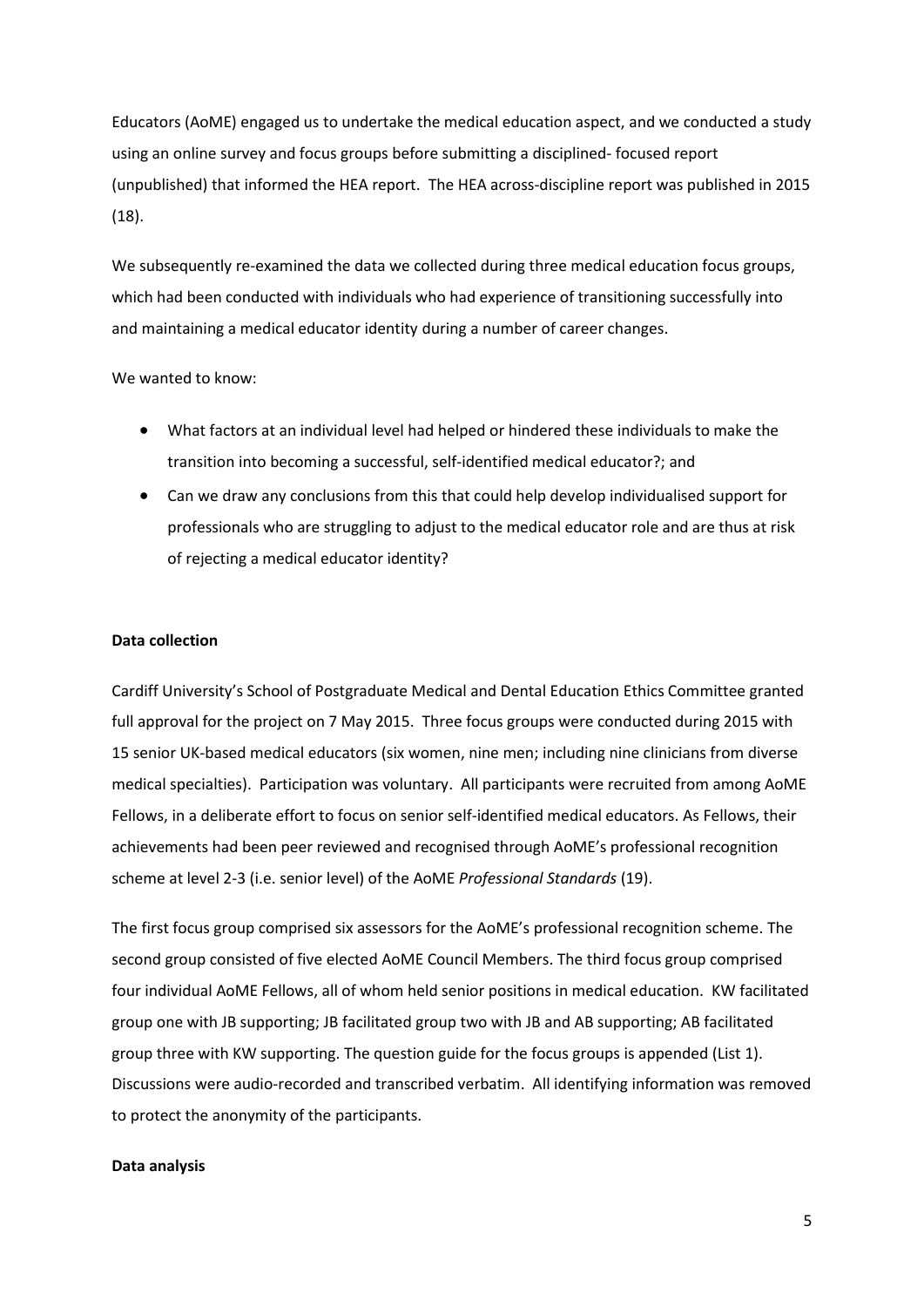Psycho-social transition theory is a useful tool for exploring an individual's need for support in negotiating stressful changes. Since the progress towards identifying as a medical educator can involve a good deal of stressful change (20), we theorised that Schlossberg's 'four S' (4S) model would make an appropriate analysis framework for the focus group data (13) as it was originally designed to support interventions to help individuals adapt successfully to change. It has been successfully used as a basis for developing support services for adults who are finding change and transition in education settings difficult and was therefore particularly promising in this context (15). We used it deductively through a framework method (21) to examine if the data were a good fit. JB and KW independently coded and charted the data against the 4S main themes using a matrix framework format. The authors then inductively identified sub-themes within each of these four framework areas. JB and AB worked further on charting to ensure that analysis had been systematic and coherent. Finally all three researchers engaged in review of the analysis for implications for practice and conclusions.

# Results

Our data aligned with Schlossberg's 4S framework (15). The 17 bulleted sub headings in each quadrant reflect our own analysis, and are drawn from the larger set of sub-themes within Anderson, Goodman and Schlossberg's account (22). Our sample was too small and directed at professional issues to be expected to reflect sub themes such as, for example, intimate partner support, spirituality or sexual orientation*.*

#### *Insert Figure 1 here*

#### **Theme 1: Self**

In Schlossberg's framework, self refers to personal characteristics and psychological resources: how comfortable individuals feel with the change/new role; how confident they are in their understanding of what is expected; how prior experiences and expectations have brought them to this point; whether it is where they want to be; and how their personal values align with the role. Participants were senior medical educators with many years of experience and had achieved recognition for this through a number of different channels (for example senior appointments, higher level qualifications, Fellowships, prizes, grants and awards), but their comments revealed a continuing sense that they were moving, or had moved, towards becoming medical educators from a primary prior identity as doctors, academics, scientists or in two cases, humanities scholars: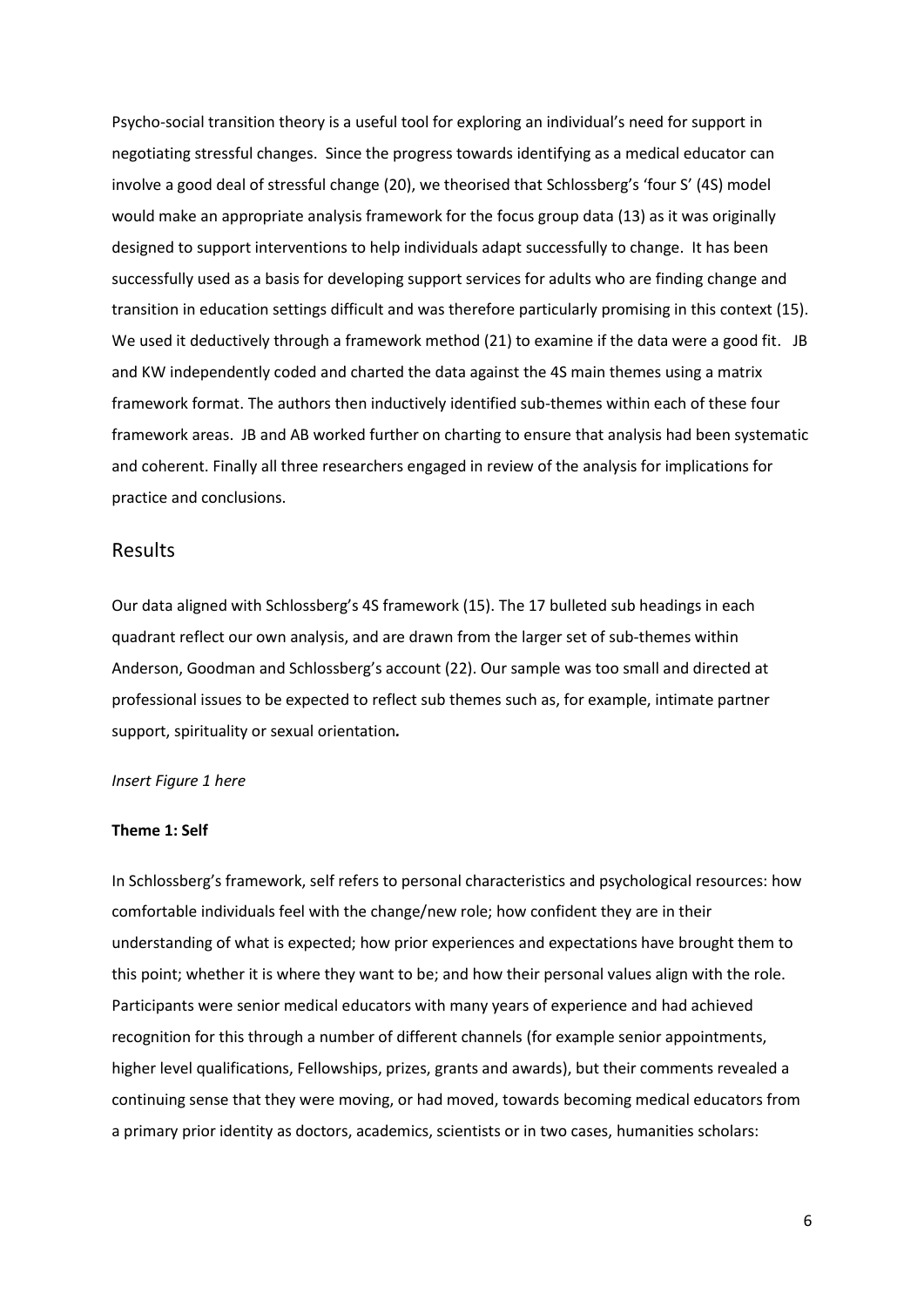Quite a lot of us who are involved the design of teaching are no longer in the frontline of medical practice (FG2, participant K)

A number of participants referred to the complexity of the field, and for one participant the medical education workforce's diversity appeared to be a unifying factor:

We try to do some very, very complicated things with a very diverse group of people. Some of us are clinical. Some of us aren't clinical. Some of us are based in primary care, some of us in secondary care. Some of us are researchers (FG2, participant H)

The repeated use of 'we' and 'some of us' indicates that the speaker has a clear idea of who 'we' (i.e. medical educators) are. Successfully navigating medical education's diversity appears here to be a potential factor in medical educator identity formation.

Medical educators risk falling prey to 'imposter syndrome' (23, 24) – an uneasy sense that they need to be expert in all three fields (of scientific research, education and medical practice) to have credibility within higher education. Feeling comfortable in their own expertise was clearly crucial to the success of participants

You know, when I'm teaching in my own area then I'm, you know, I'm reasonably comfortable and I feel confident and competent to do that (FG3, participant M)

One participant appeared to suggest that their acceptance that they could not be expected to know everything might actually be a driver for forming a new identity.

Yes, it's not just about knowledge. It's about socialisation and identity, personability and all that sort of thing. So you're not just a repository of information. You are a different person almost. (FG3, participant P)

For this educator, the possession of information is necessary; but the distinguishing feature of educator identity is how one approaches facilitating others' professional development. The implication here is that a teacher is particularly identified through his or her professional ethics and the ways in which these are expressed through working relationships. Medical education is a valueled activity within a value-led profession (24). A number of participants felt that it was their values that had led them into their careers as doctors and scientists, and the fact that their work in medical education supported these values was important in maintaining their involvement: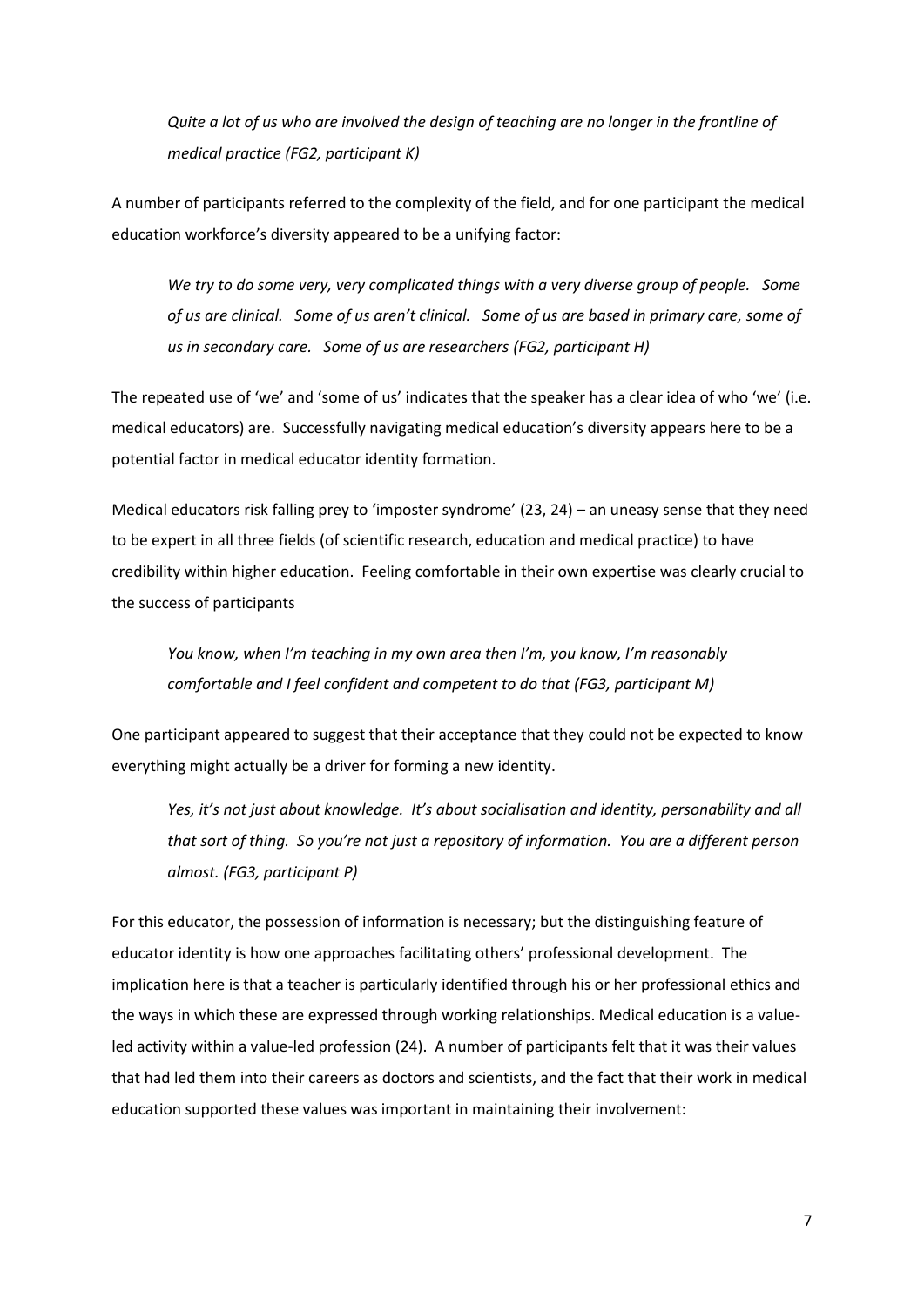*Respect, integrity, scholarship, quality - are transferrable to anything really. I think whatever you do you need to have those four qualities. (FG1, participant A)* 

#### **Theme 2: Situation**

Situation in Schlossberg's framework refers to the characteristics of the change event, for example: what triggered the change; the individual's readiness for it; current ability to cope with the additional stress of change; whether the change was chosen; understanding how long it will last; and their sense of whether their status is improved or damaged as a result. In line with Schlossberg's view that change affects people throughout their lives but that change is not encountered in a uniform progression, age and stage of life did not appear to be significant concerns for participants, all of whom were in at least their third or fourth substantial role in medical education. However, changing (and increasing) clinical and academic workloads and their impact were constant themes.

*I think for the last five to ten years having to do two appraisals a year, one academic and one NHS, both of which require a fair bit of information and ongoing CPD. It's a huge burden really (FG3, participant K)* 

And also working in university there's expectations that we'll do research as well. That's, *time for that is really difficult with all these other time pressures on you (FG2, participant H)* 

The most significant factor affecting how participants experienced competing workload pressures between medical education and their other professional activities was the degree to which they had chosen to be involved in medical education and the amount of control they felt able to exercise within it. Our participants had themselves chosen or transitioned successfully into medical education careers but they expressed concern that educators' control of how they occupied the role could be decreasing for a number of reasons:

*At a national level (…) ǁe'ƌe in this transition from what I call old school medical education to what's really happening now (FG3, participant M)* 

*Compared to other academic departments, very few are as heavily regulated and controlled and attract as much interest from politicians as we do (FG2, participant H)* 

While participants seemed able to accept this personally, they clearly felt concern for junior educators as the rate of change increased: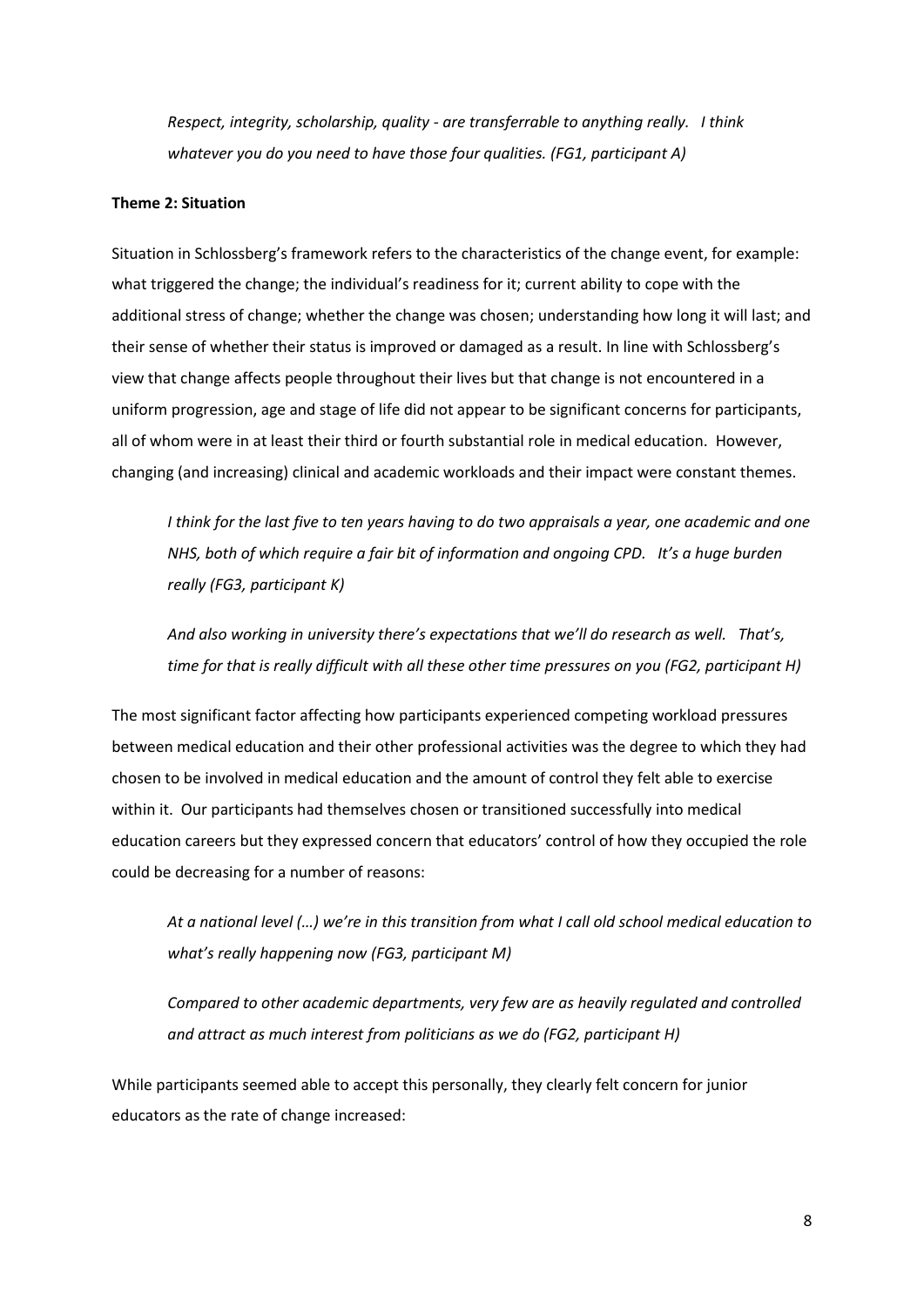One of the things that is worrying for all of us is the fear that eventually being a medical educator is just going to be so flipping hard for clinicians that they vote with their feet and leave medical education (FG2, participant J)

At the moment we have a very good mix and a very good collaboration between the clinical and non-clinical staff within medical education, but I think it would a very sad day indeed if doctors actually just gave up the field and said, oh it's just... we have enough to do (FG1, participant A)

Regulatory and organisational innovations in the NHS and university environments such as revalidation, research assessment exercises and performance reviews, new legislation and technology, the growth in the recording and analysis of performance data and the increasing attention given to medical education in media and political circles were all mentioned as sources of change. Other factors contributing to this sense of involuntary change included alterations in student expectations (25):

You happen to open your emails at 8 o'clock at night and it's there and they're expecting you to answer it even though it's Saturday the next day and why haven't you answered? Why haven't you dealt with it? And you feel that demand (FG1, participant E)

Understanding how long the period of change is likely to last is an important factor in negotiating change successfully in order to achieve transition. Participants were pessimistic that this would ever be possible in medical education, particularly where the medical education community was not driving the changes (26). This inability to define a clear sense of direction or endpoint led some to hint at a sense of failure:

I quess one of the gaps is going to be how we transition into whatever multi-professional or inter-professional education is going to be. We've never been able to satisfactorily say, you know, what, in positive terms, we should be trying to achieve (FG2, participant G)

The NHS is changing and medical education hasn't changed to keep pace (...) I think the NHS is continuing to change and we're a long way from aligning, and I think that gap is going to be a difficult one to cross (FG2, participant K)

# Theme 3: Support

Support for individuals undergoing change may derive from access to personal support networks (and willingness to benefit from these); strength of institutional support; availability, quality and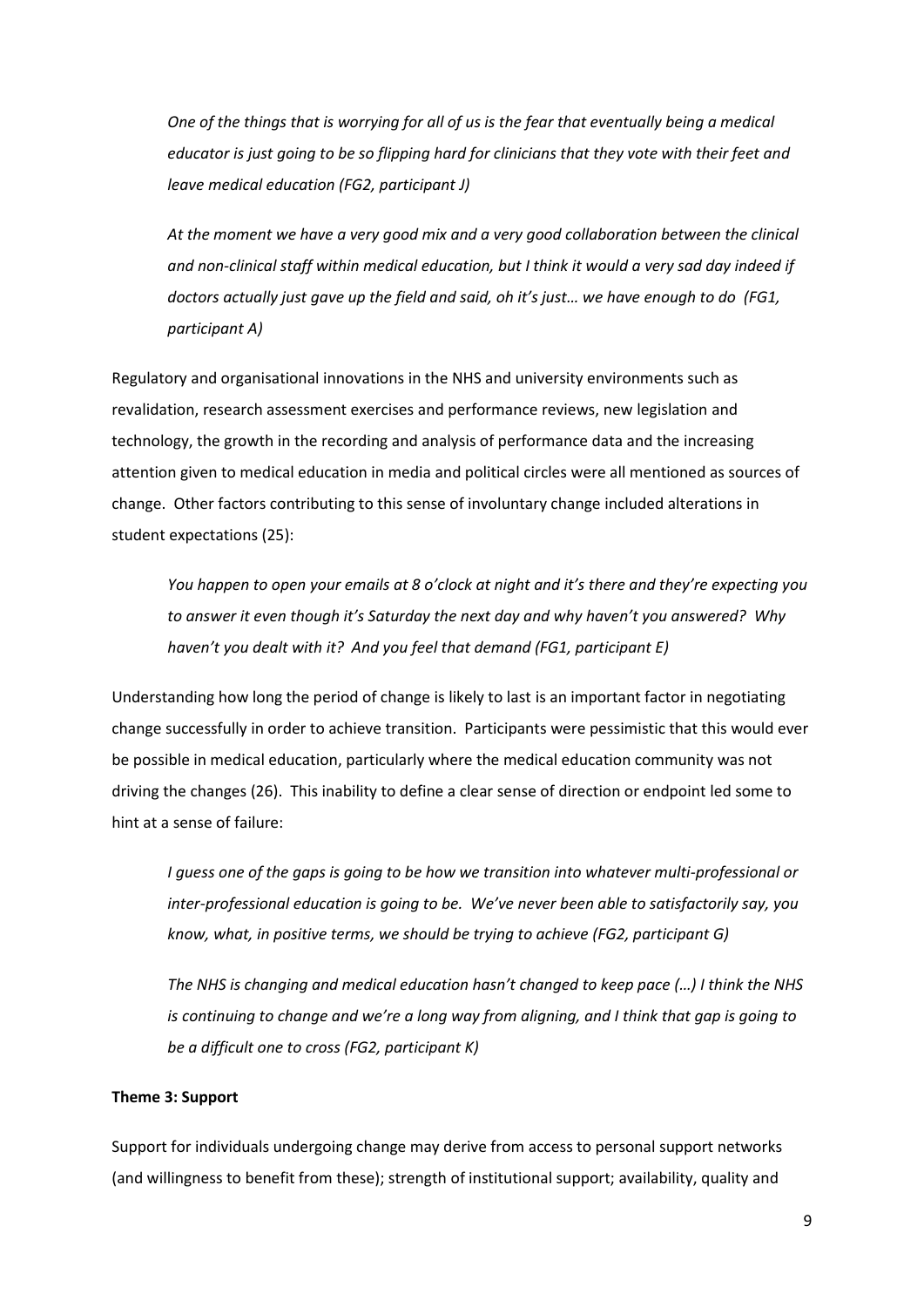relevance of appropriate resources; and attitude of others concerning their wish to involve themselves in the role. Participants identified a number of sources of support for medical education activities including mentoring, advice, coaching, peer review and feedback, cover for new roles, appraisal, and access to resources for continuing professional development (CPD). Some respondents felt that increased formal recognition of medical education in recent years has led to better support:

#### I can see careers in medical education starting to blossom at last (FG2, participant H)

However, participants reported that support varied between sectors, institutions, departments and even between individuals working alongside each other, depending on their roles. Clinicians reported practical difficulties due to their multiple roles: all reported that funding and resources for CPD were difficult to secure.

The reasons for this lack of support were attributed to a variety of factors. For some, the challenges were personal and day-to-day, involving lack of administrative resource and expertise, and shortage of colleagues to share the workload pressures as student numbers and expectations increase. Others attributed difficulties in obtaining support to a continued lack of high-level understanding of the challenges and complexities of medical education. Obtaining ring-fenced time for teaching and CPD was a particular concern for respondents working in clinical settings:

You've got the same amount of CPD to do regardless of how much of your week you spend doing that (...) It makes you have to choose because you just haven't got the time to do all of the CPD to that reauired standard (FG2, participant J)

Despite the sense that employers were only slowly waking up to the particular needs of medical educators, respondents were keen to express their personal satisfaction in their educational roles and their sense of belonging to a wider educational community. These participants were confident and creative in identifying, securing and benefitting from the educational resources they needed.

I'm doing a master's in clinical education...I've been very well supported by my institution to do that (FG1, participant E)

A major source of their support came informally from colleagues in medical education and from the wider medical education community itself, particularly with regard to information-seeking.

I interact with lots of other medical educators and I depend a lot on what other people suggest and direct me to (FG3, participant P)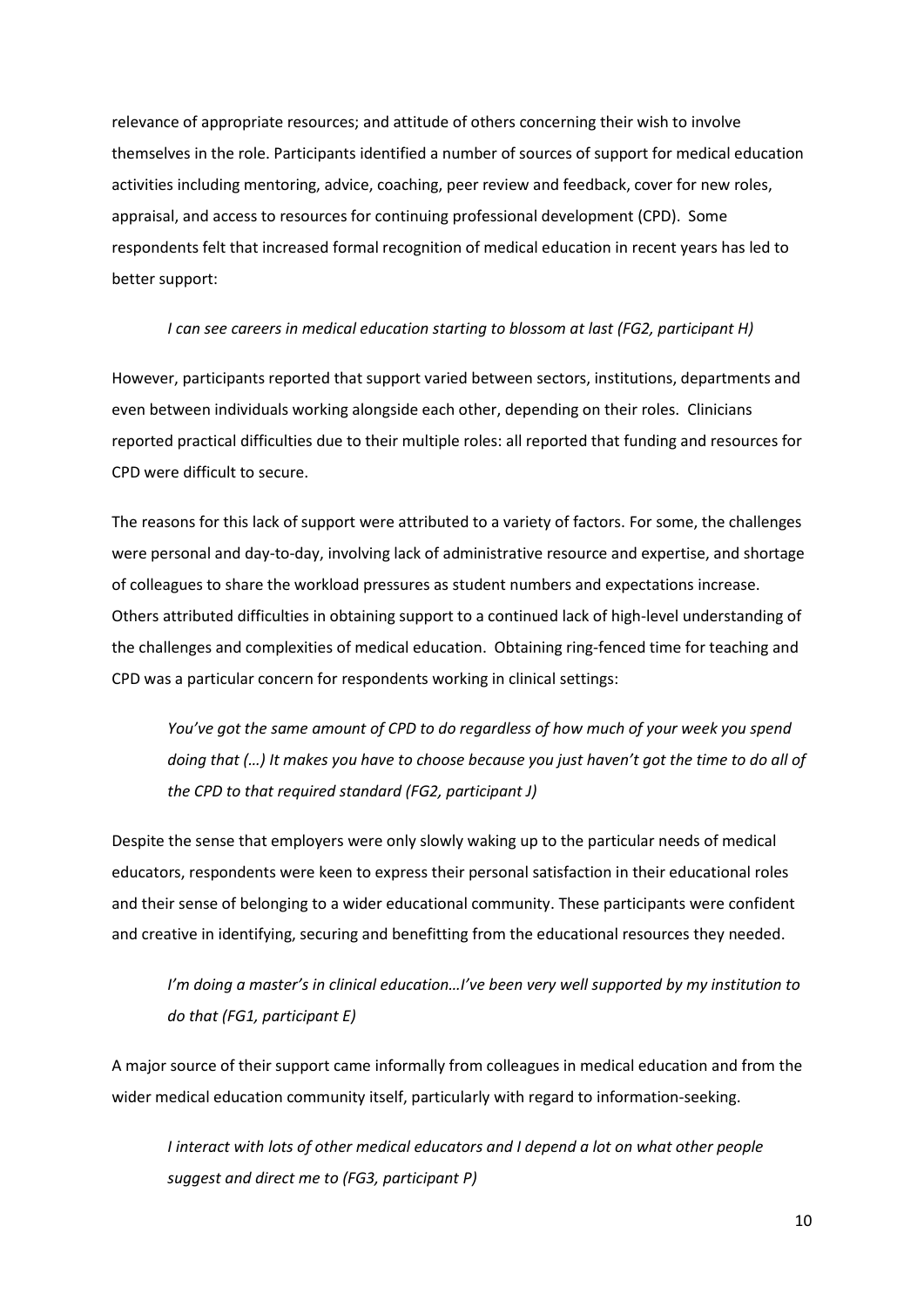Participants were active both in accessing curated material and in sharing it with colleagues and students:

I mean, one of the NHS Trusts has a (...) bulletin that kind of comes out on a fairly regular basis, and it's one of the most useful things I've seen in a long time actually and I got it by accident and managed to get added to the list, and it's basically a librarian sort of scans the health professions education literature on a monthly basis (FG1, participant C)

They can find it in the App shop and some of the students do independently, but some of them need to be pointed to it (FG3, participant P)

Social media was a significant source of informal community support for these medical educators, although a number reported that it had required personal contact to get started:

Twitter has a lot of discussions (...) If you just use the hashtags like MedEd and things like that then it will bring up a whole host of discussions and articles that you can click on. (Name anonymised) actually showed me. She does a lot of things around that (FG3, participant N)

Again, while the participants themselves had navigated the challenging environment in order to maintain their educator identity, there was concern for the next generation, particularly in terms of career support:

We need to make sure that pressure is brought to bear on, you know, universities generally, medical schools particularly about creating obvious and transparent career progression. That means targets, metrics, things that are measurable (...) you know, I just see these people becalmed at lower levels and there's no real way of getting them out of that (FG3, participant Q)

Most respondents reported being involved in and feeling responsible for supporting less senior colleagues:

A lot of it particularly is around how you share things with colleagues. How you mentor people. How you lead in medical education and similar things (FG2, participant J)

However, there appeared to be some recognition that informal and personal networks, although invaluable, were less visible and therefore less accessible, especially to junior colleagues.

People early in their careers would find it much tougher (...) Because I've been around a lot you meet people over the years. So for example, (...) I needed to find out what the current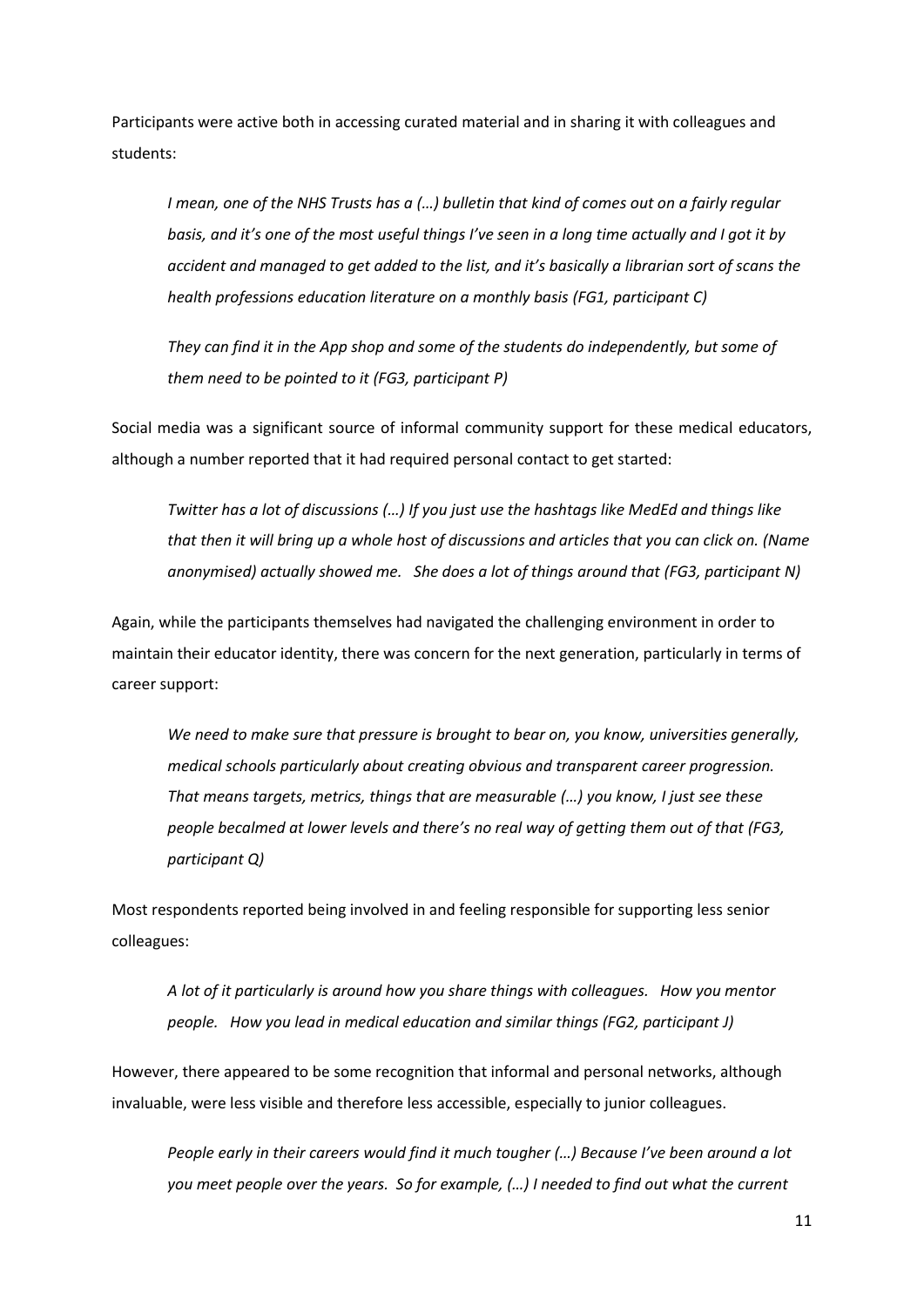thinking on that was. So I just went to the person I knew had been commissioned to investigate this. So that's very helpful but it's not, you know, it's not a network that's immediately visible. It's one that remains within me (FG3, participant Q)

#### **Theme 4: Strategies**

Strategies are coping responses that include the tactics adopted in order to get through a change successfully. As a group, our respondents reported a large variety of strategies that they had developed as individuals, but which appeared to suggest a common approach towards coping.

Despite the difficulties in identifying and accessing educational support reported in Theme 3, many had taken a highly strategic approach to acquiring medical education expertise and had gone to considerable lengths to develop knowledge and skills. Several reported undertaking postgraduate medical education qualifications. One commented that although the course he chose had not been focussed directly on his learning needs he had been able to adapt it and benefit from it:

When I did my PhD (...) there was a tiny amount in the literature relating to medical students, in fact most of the literature base for my thesis came from teacher education (FG2, participant L)

Most participants expressed a resourceful and flexible approach to their own learning:

The stuff that's in textbooks can be of varying quality. So I find myself reverting back to foundational resources that are outside of clinical settings (FG1, participant E)

These educators were highly self-directed as a group. Most subscribed to medical education journals and were willing to sift through wider literatures in order to find relevant information. Others recommended new technologies including social networking, webinars, newsletters and mailing lists, electronic resources, including online courses and distance learning.

Participants had a uniformly positive approach to work and professional collaborations. Their discussions repeatedly reflected on the wider partnerships they had formed with colleagues from different academic disciplines, interprofessional groups and national and international organisations. There was a general view that more could be done to promote cooperation and co-ordination of effort. For example:

It's about generating new knowledge that's going to help patient care and where does that generation occur? It typically occurs at the interface between disciplines and yet we're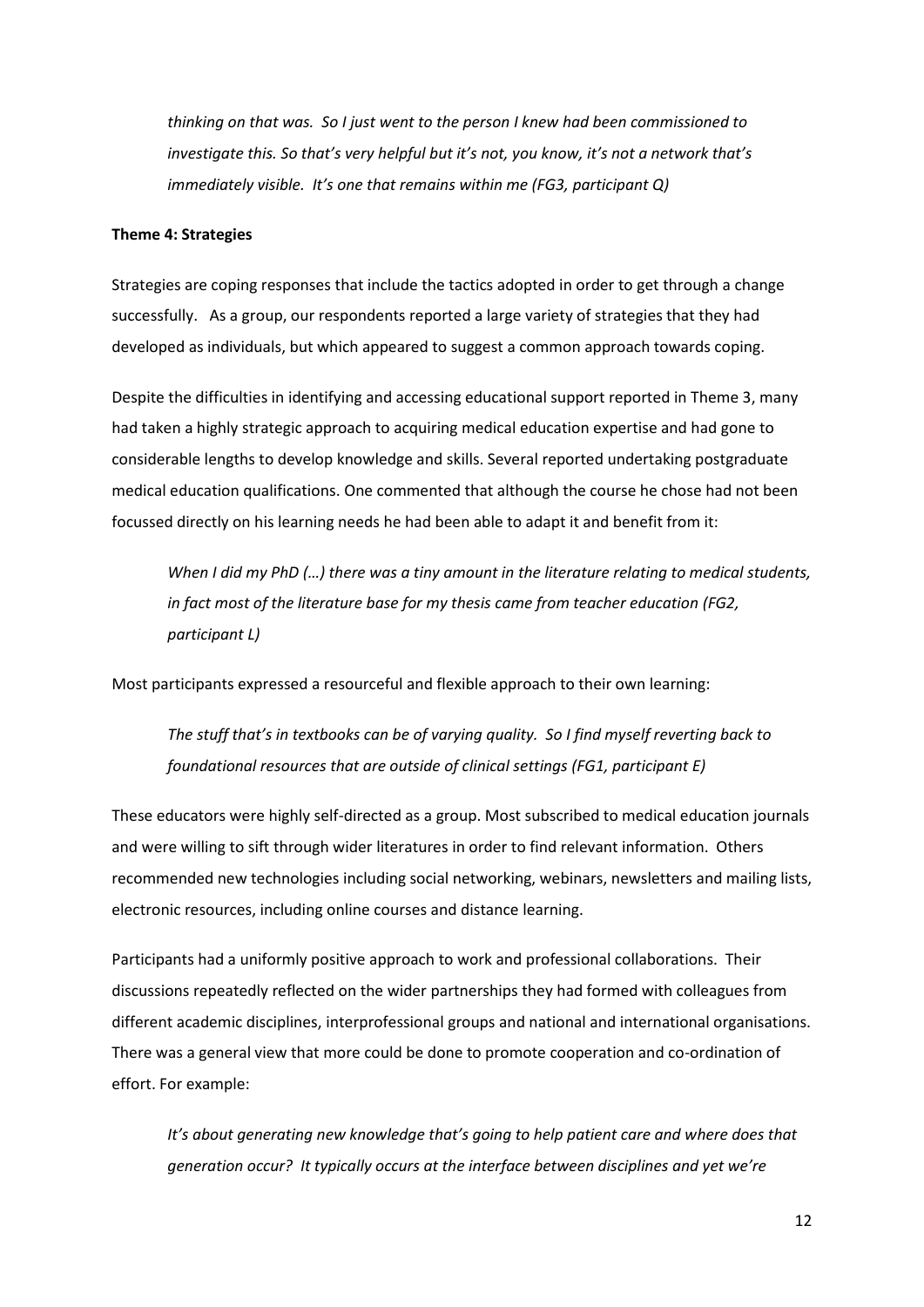inward looking and we don't interface enough with other disciplines. Geography, mathematics - I've done lots of stuff with the school of mathematics and (...) I'm sure you can go across the whole of the university in that way (FG1, participant M).

What I would like to see is the profession uniting a bit more and I think all the bodies could do a bit more in that area (FG2, participant J)

In addition to taking advantage of and creating for themselves the informal networks and professional development opportunities discussed above, all of the interviewees had made a deliberate effort to engage with formal networks beyond their own institutions. All were Fellows of AoME, and most were also involved with at least one other national special interest group or organisation for the support of medical education. A number also mentioned other sources of formal support including advice and guidance from regulators, employers, Royal Colleges and professional organisations.

The role of professional recognition was a key theme and clearly played an important role in helping participants to feel that they had made a transition into medical educator identity in line with other observers' previous suggestions (27).

The Academy of Medical Educators and others actually have a role in badging people in that transition from being one thing where they are, you know, fairly well regarded to badging them as a medical educator and there are professional standards that are expected of that role (FG3, participant P)

While increasing regulation presented challenges, most participants also viewed it as an opportunity to advocate within their organisations and more widely for medical education, and to raise standards across areas of education that had formerly been poorly connected. For example, speaking of the role of the General Medical Council (GMC) in recognising educational supervisors in secondary care, one participant commented:

I can see that there will be more congruence between under-graduate and post-graduate and hopefully better lines so that students can actually see where they're going rather than there being a, sort of, cavern between under-graduate and foundation, and foundation and training (FG2, participant G)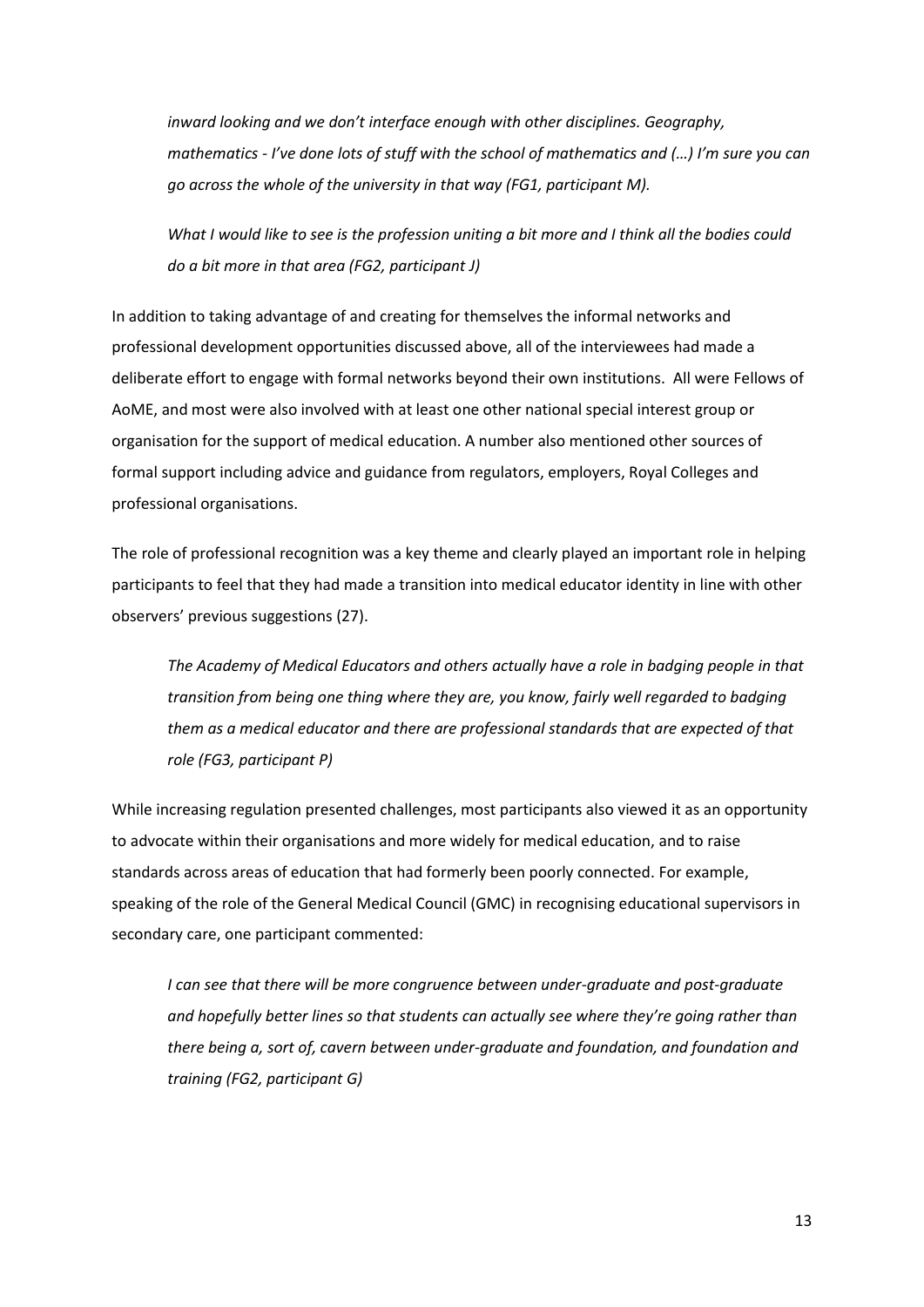These successful educators have been quick to identify the opportunities offered by changes in the culture around medical education for asserting their need for personal and professional development:

The regulatory climate that's what made it easier in the last year or two because it's been earmarked that something doctors have to do which means that ... it's much easier to do it. It's part of your job officially now (FG1, participant C)

You're professionalising it (the role). Getting the teaching time (...) and people seeing it as more of a portfolio or substantive career. So in getting, sort of, respectability in that sense (FG2, participant G)

#### **Summary of key findings**

By analysing sub themes from the focus group data we identified a number of key factors within each of the 4S themes that contributed to the participants' sense of medical educator identity.

The participants in our study were experienced professionals who had made a successful transition to a relatively stable medical educator identity. While they expressed some concerns for the future, particularly on behalf of more junior educators, they generally expressed satisfaction with their decision to become medical educators.

In terms of self, all were able to make a clear connection between being a medical educator and their personal values. Clearly the 'fit' between their medical education work and their personal values was close enough to allow these individuals to invest effort in making the internal adjustments necessary to successfully transition into a new professional identity as a medical educator.

Secondly, in terms of their situation - the characteristics of their increased involvement in medical education -the most significant factor affecting their adaptation to a medical educator identity was the degree to which they had chosen to be involved in medical education, the amount of control they felt able to exercise within it and their sense that they could influence its future direction.

Thirdly, the personal support they received to cope with changes in their working lives was a significant factor in helping them to deal with change. Participants consistently linked medical education's perceived status as less important than either research or clinical service to their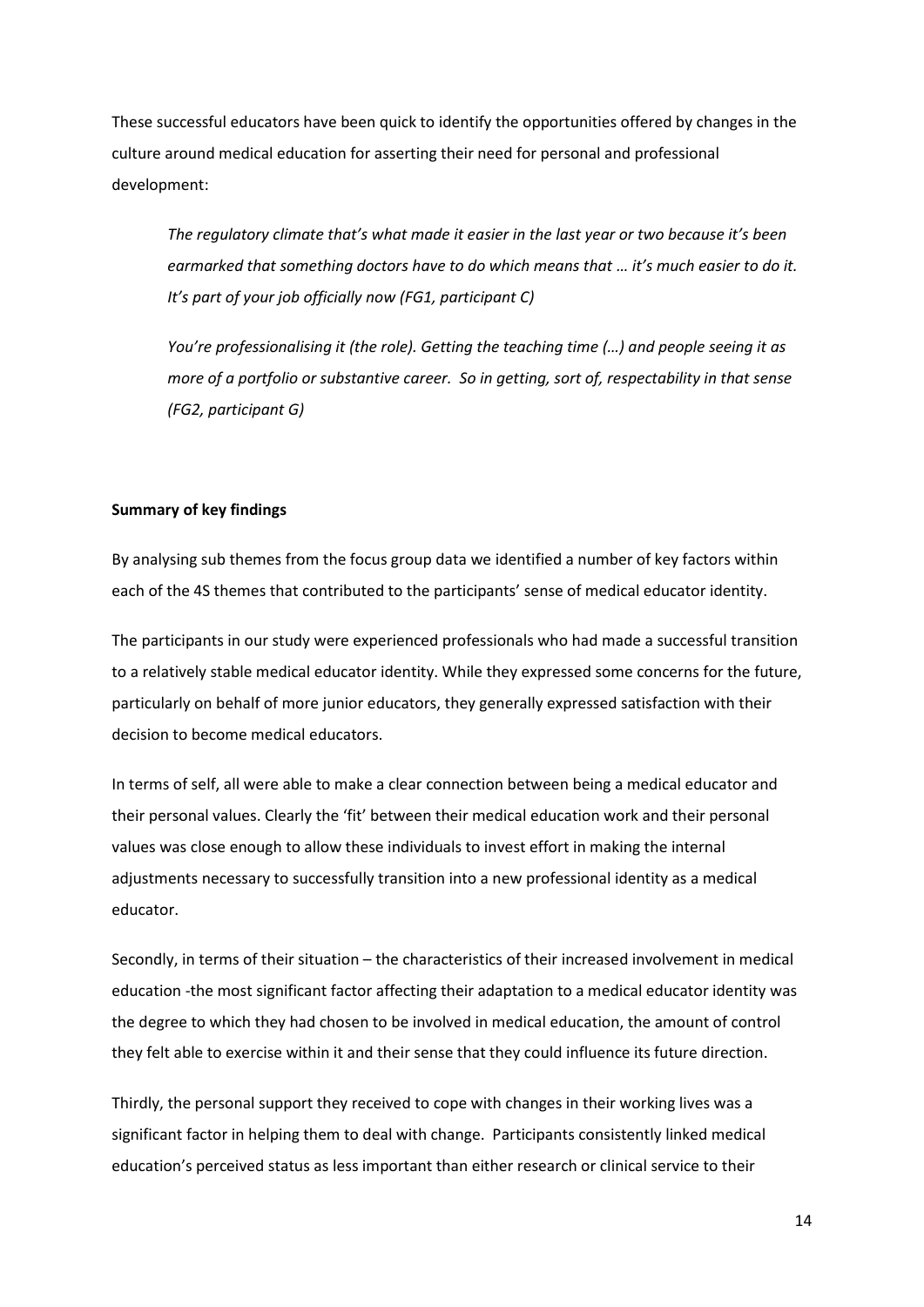concerns about the shortage of resources both for planning and providing quality education and also for educational improvement including opportunities for career and personal development. Whilst participants were generally dissatisfied with the level of support they had received to make the transition to medical educator identity, all identified resources that had worked for them, such as informal sources of information, networking, qualifications, role models and mentors, learned societies and professional recognition schemes such as that offered by the Academy of Medical Educators.

Fourthly, these participants were characterised by their resourcefulness and energy in developing their own strategies. Successful strategies identified in our research included adopting creative and active approaches to information seeking, skills development, networking, and seeking recognition. They were all active in seeking educational opportunities and information, and expressed their willingness to support each other, their students and trainees, and early career educators.

# **Discussion**

Our study was affected by our early decision to use purposive sampling for data collection. The findings are therefore limited to the UK context, and to the perspectives of senior medical educators (Fellows of the Academy of Medical Educators). The experiences of junior educators were not sought and it is possible that these findings would not prove transferable to other populations and settings. We believe, however, that the perspectives of those who have successfully adopted a medical educator identity have not been systematically explored before and are therefore of interest in themselves. They may also prove useful in identifying the aspects of self, support, situation and strategy that are likely to be most effective in supporting junior educators to adapt to their changing educational roles.

The literature on transition naturally tends to focus on the support of those struggling to adapt to life-changing events such as bereavement and trauma. Interventions such as counselling using the 4S framework and others were designed to help individuals struggling to adapt to major changes. It may therefore seem incongruous to view medical education as a significant and even traumatic life event when for many it is an enjoyable, stimulating and deeply rewarding daily activity that enriches their working lives. There is no doubt, however, that moving into medical education represents a major and occasionally painful career transition that profoundly affects individuals' sense of their working identity. The literature reports an almost universal experience among educators of periods of frustration, disappointment, stress, demoralisation and burnout, coupled with a lingering sense of loss at the erosion of their primary professional identity (4-9, 28). Furthermore although there is

15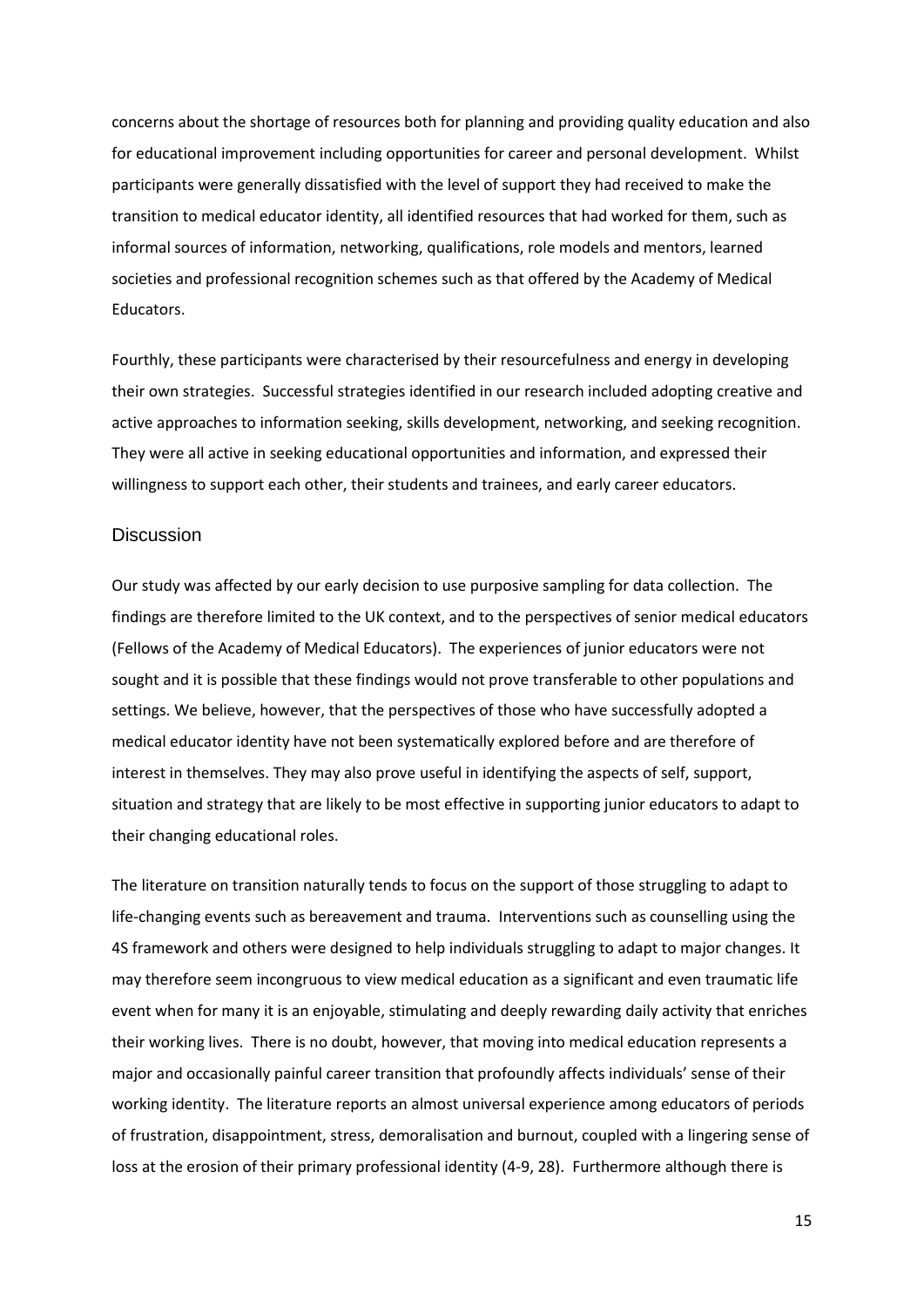little data to show how many of those who express a desire to teach actually go on to develop a significant medical education career, we do know that for most medical schools retaining teaching staff is a major challenge, with 42% of medical school faculty in one study expressing 'serious intent to leave'. (29, 30)

This 4S framework therefore offers an appropriate structure for helping colleagues who are inexperienced or at risk of struggling to explore some fundamental questions about the changes they will negotiate on their journey towards a settled professional identity as an educator.

The participants in our study were all in the latter part of their careers and had wide experience of negotiating the changes necessary to make the transition to a firmly established medical educator identity. While accepting that in many ways the career situation has improved for medical educators, they also were aware that expectations and challenges had risen correspondingly. By grouping their change negotiating strategieswithin the Schlossberg framework, we offer a systematic approach to considering the support needed by individual educators during periods of rapid change. Not all of those working in medical education are able or willing to make a successful transition to medical educator identity. Unless those responsible for faculty development can find a way to support these reluctant or struggling educators at a personal levelit is almost impossible to engage them in scholarly and professional activities to improve and extend their educational practice. We have examined some of the possible reasons for this and propose that this framework should be used with individual medical educators to help them develop strategies to adapt to changes in their working lives. As they adapt, they will be enabled to make the transition to full medical educator identity and emotional engagement.

When providing support to staff who are commencing medical education careers, it is important to tailor advice and support to their particular circumstances, including: Self (their previous experiences and their ideas and expectations regarding the role); Situation (the circumstances in which they find themselves, including their understanding of and concerns about what is expected); Support (the resources they have available, what they may need, and whether they know where and how to access these); and finally Strategies (helping them to develop personal strategies to cope with changes so that they are enabled to thrive in the challenging medical education environment).

Finally, clear communication of the medical educator role with well-defined expectations and organisationally appropriate boundaries are important to combatting lingering feelings of insecurity around identity and legitimacy in both individuals and the medical education community (31, 22). These should be coupled with targeted advice on the acquisition of skills, and structural support and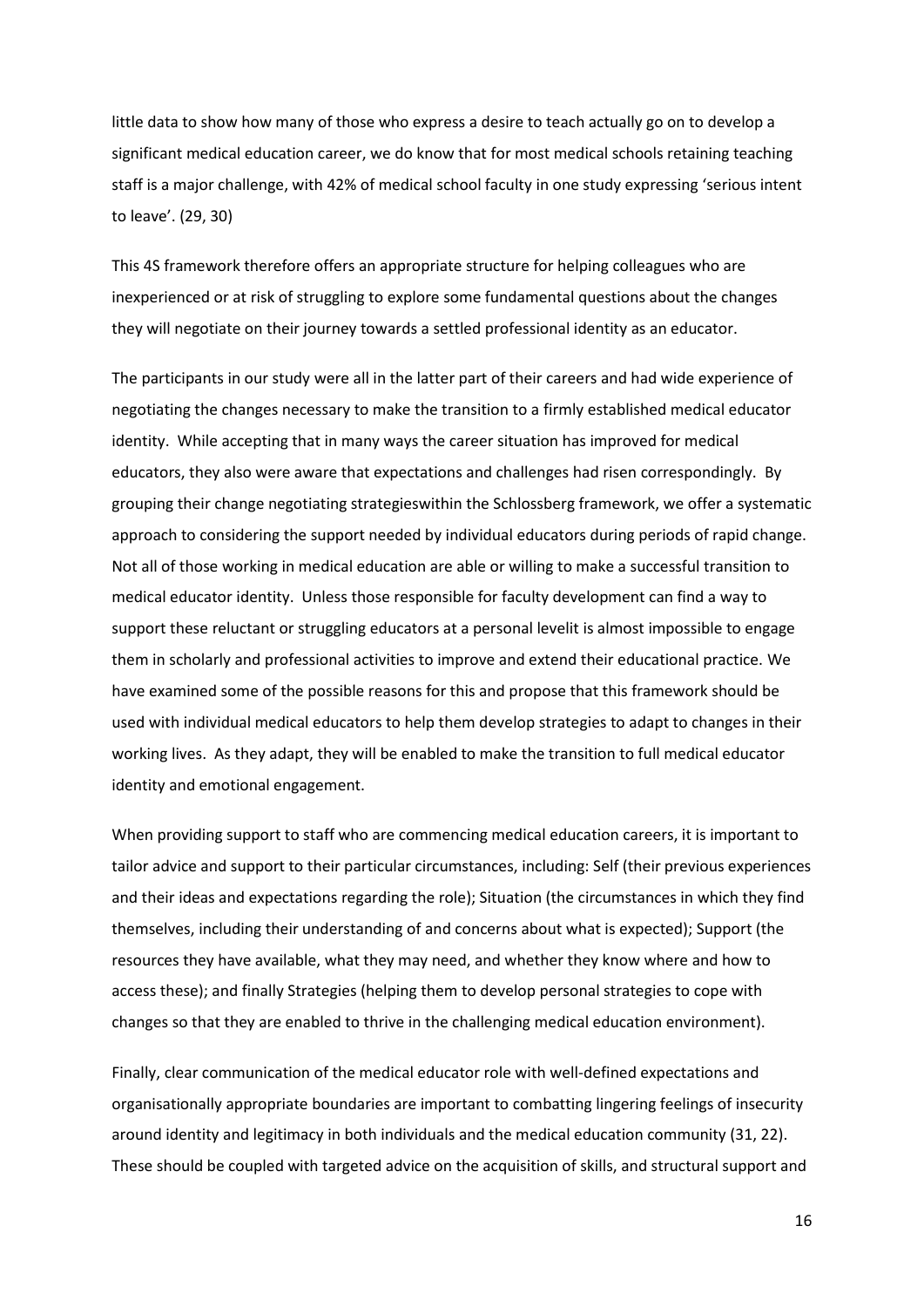time for personal development and practice. This has a twofold benefit in both supporting those who are in medical education roles and also in providing an easily recognisable public facing medical educator identity to permit a better understanding among those who are not themselves educators.

Teunissen and colleagues assert that: 'A transition is not a moment but rather a dynamic process in which the individual moves from one set of circumstances to another' (32). Medical educators can help junior colleagues who may be struggling with moving into an educator role by first, identifying and understanding the factors which influence their ability and motivation to adapt to change and make the transition into a new identity and second, helping them adopt positive coping strategies. Importantly, such a model could also help mentors to identify opportunities for targeting individual support for educators as they make the transition into their new role and identity (33).

# Conclusion

Discussions based around the 4S framework may lead to better targeted support and mentoring for junior educators and could help seniors to identify those who ready to face the difficult challenges required in the journey towards educator identity and those who may potentially to struggle to cope with change at this point in their careers.

# **REFERENCES**

 $1.$ Bleakley A, Bligh J, Browne J. Medical Education for the Future: Identity, Power and Location. Hamstra S, editor. London: Springer; 2011.

 $2.$ Bligh J, Brice J. Further insights into the roles of the medical educator: the importance of scholarly management Academic Medicine. 2009;84(8):1161-5.

Norman G. Medical education: past, present and future. Perspectives on Medical Education.  $3.$  $2012;1(1):6-14.$ 

Hu WCY, Thistlethwaite JE, Weller J, Gallego G, Monteith J, McColl GJ. 'It was serendipity': a 4. qualitative study of academic careers in medical education. Medical Education. 2015;49(11):1124-36.

5. Sabel E, Archer J, Early Careers Working Group of the Academy of Medical Educators. "Medical Education Is the Ugly Duckling of the Medical World" and Other Challenges to Medical Educators' Identity Construction: A Qualitative Study. Academic Medicine. 2014;89(11):1474-80.

6. Kumar K, Roberts C, Thistlethwaite J. Entering and navigating academic medicine: academic clinician-educators' experiences. Medical Education. 2011;45(5):497-503.

7. Bartle E, Thistlethwaite J. Becoming a medical educator: motivation, socialisation and navigation. BMC Medical Education. 2014;14(1):1-9.

Dahlstrom J, Dorai-Raj A, McGill D, Owen C, Tymms K, Watson DA. What motivates senior 8. clinicians to teach medical students? BMC Med Educ. 2005;5.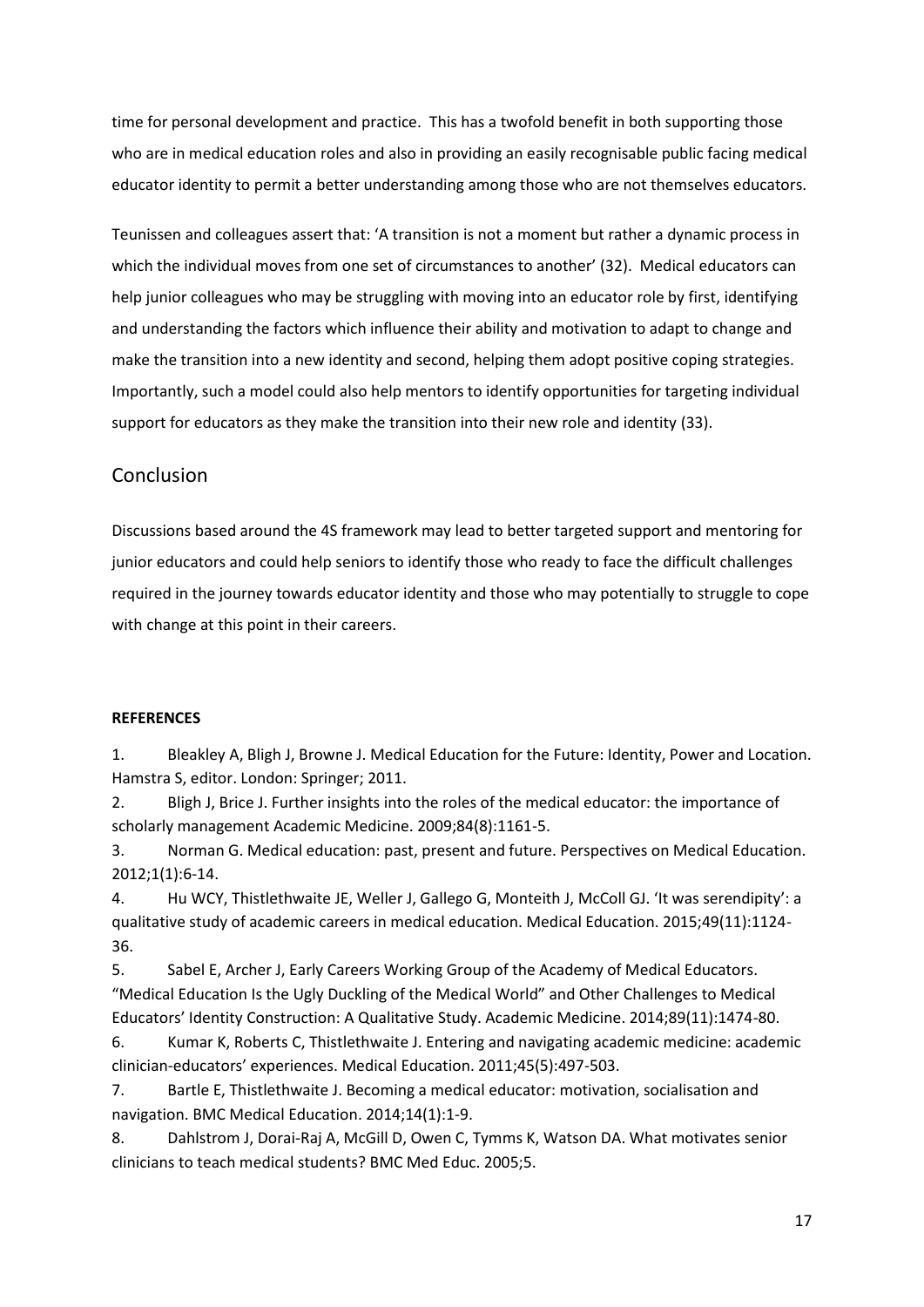9. Hu WCY, McColl GJ, Thistlethwaite JE, Schuwirth LWT, Wilkinson T. Where is the next generation of medical educators? MJA. 2013;198.

Carter DF, Angela Mosi Locks, et al. "From When and Where I Enter: Theoretical and  $10.$ Empirical Considerations of Minority Students' Transition to College." In Higher Education: A Handbook of Theory and Research 28, edited by Michael B. Paulsen, 93-149. New York: Springer Publishing, 2013

 $11.$ Bridges W. Transitions: Making Sense of Life's Changes. Boston MA: Da Capo Press; 2004.

 $12.$ Monrouxe LV. Identity, identification and medical education: why should we care? Medical Education. 2010;44(1):40-9.

Harden RM. Stress, pressure and burnout in teachers: is the swan exhausted? Medical 13. Teacher. 1999;21(3):245-7.

14. Goodman J, Nancy K. Schlossberg, Mary L. Anderson. Counseling adults in transition: linking practice with theory. New York: Springer; 2006

Schlossberg NK. A model for analysing human adaptation to transition. The Counseling 15. Psychologist. 1981;9(2).

16. Sundberg K, Josephson A, Reeves S, Nordquist J. May I see your ID, please? An explorative study of the professional identity of undergraduate medical education leaders. BMC Medical Education. 2017;17(1):29.

17. MacDougall J, Drummond MJ. The development of medical teachers: an enquiry into the learning histories of 10 experienced medical teachers. Medical Education. 2005;39(12):1213-20.

18. Bulman S. Teaching and Learning Issues in the Disciplines. York: Higher Education Academy, 2015.

19. Academy of Medical Educators. Professional Standards 2012. London: Academy of Medical Educators 2012.

 $20.$ Sethi A, Ajjawi R, McAleer S, Schofield S. Exploring the tensions of being and becoming a medical educator. BMC Medical Education. 2017;17:62.

Gale, N. K., Heath, G., Cameron, E., Rashid, S., & Redwood, S. (2013). Using the framework  $21.$ method for the analysis of qualitative data in multi-disciplinary health research. BMC Medical Research Methodology, 13, 117.

 $22.$ Anderson M, Goodman J, Schlossberg N. Counseling Adults in Transition, Fourth Edition. 4th ed. Dordrecht: Springer; 2011. Clance PR. The Impostor Phenomenon: overcoming the fear that haunts your success. Atlanta: Peachtree Publishers; 1985.

23. Parkman A. The Imposter Phenomenon in Higher Education: Incidence and Impact. Journal of Higher Education Theory and Practice. 2016;16(1):51.

Bligh J. The ordinariness of teaching. Medical Education. 2003;37(5):394-. 24.

25. Tomlinson M. Student perceptions of themselves as 'consumers' of higher education. British Journal of Sociology of Education. 2016:1-15.

26. Archer J, McManus C, Woolf K, Monrouxe L, Illing J, Bullock A, et al. Without proper research funding, how can medical education be evidence based? BMJ. 2015;350.

27. Sullivan WM. Medicine under threat: professionalism and professional identity. Canadian Medical Association Journal. 2000;162(5):673-5.

28. Lieff S, Baker L, Mori B, Egen-Lee E, Chin K, Reeves S. Who am I? Key influences on the formation of academic identity within a faculty development program. Med Teach, 2012:34.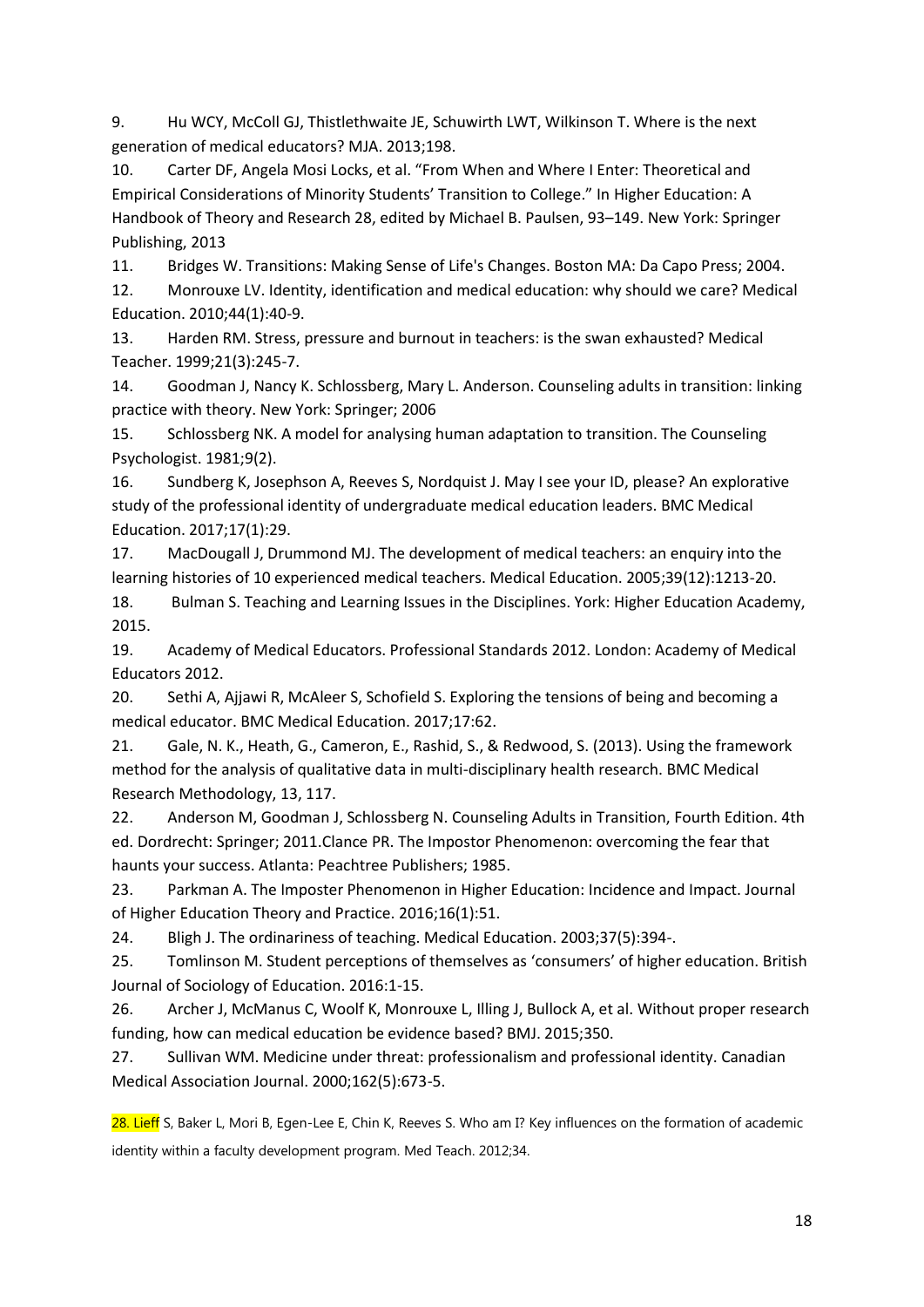29. van den Berg BAM, Bakker AB, ten Cate TJ. Key factors in work engagement and job motivation of teaching faculty at a university medical centre. Perspectives on Medical Education. 2013;2(5-6):264-75.

30 Lowenstein SR, Fernandez G, Crane LA. Medical school faculty discontent: prevalence and predictors of intent to leave academic careers. BMC Medical Education. 2007;7:37-.

31. Hutchins HM. Outing the Imposter: A Study Exploring Imposter Phenomenon among Higher Education Faculty. New Horizons in Adult Education and Human Resource Development. 2015;27(2):3-12.

32. Teunissen PW, Westerman M. Opportunity or threat: the ambiguity of the consequences of transitions in medical education. Medical Education. 2011;45(1):51-9.

33. Cruess RL, Cruess SR, Boudreau JD, Snell L, Steinert Y. Reframing Medical Education to Support Professional Identity Formation. Academic Medicine. 2014;89(11):1446-51.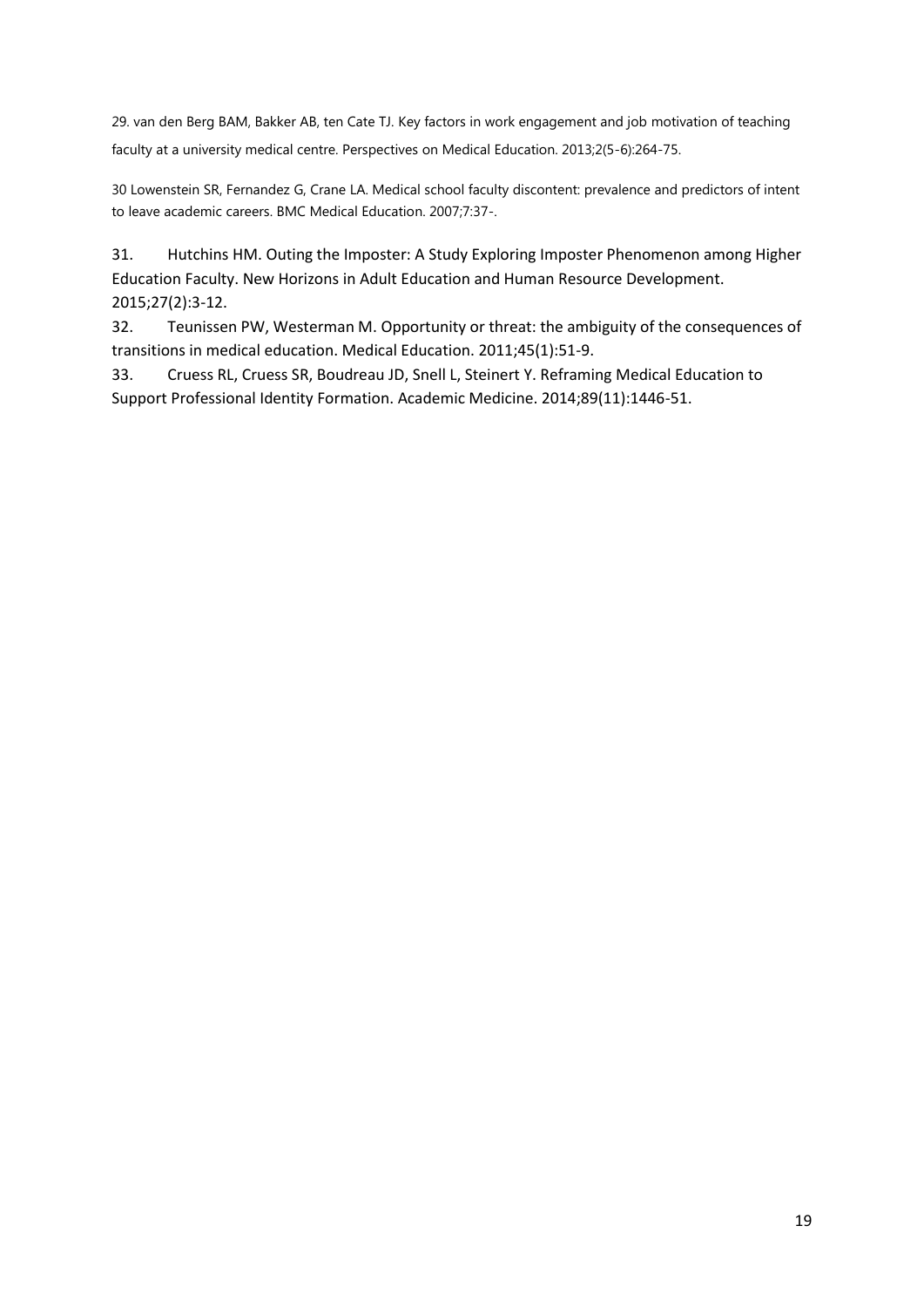



(adapted from Anderson M, Goodman J, Schlossberg N. Counseling Adults in Transition, Fourth Edition. 4th ed. Dordrecht: Springer; 2011. (29))

# **List 1: Question Guide for Focus Groups with Senior Medical and Dental Educators to identify Challenges for Practitioners in the Profession**

- 1. What are the key resources you use in your own teaching? Are there any limitations within the resource? Can you think of possible improvements?
- 2. What are the learning and teaching challenges you face in your subject area/discipline? Why do you say that? Why do you see these as a challenge to the subject? You may want to assess how these could be overcome?
- 3. How do you think the teaching in medicine and dentistry is likely to evolve over the next few years? Why do you say that? Why do you see the teaching in the subject going in this direction? Is this positive or negative? Why do you say that? What is driving this change/evolution in teaching?
- 4. What gaps can you identify in the current coverage of teaching and learning resources in medical and dental education?